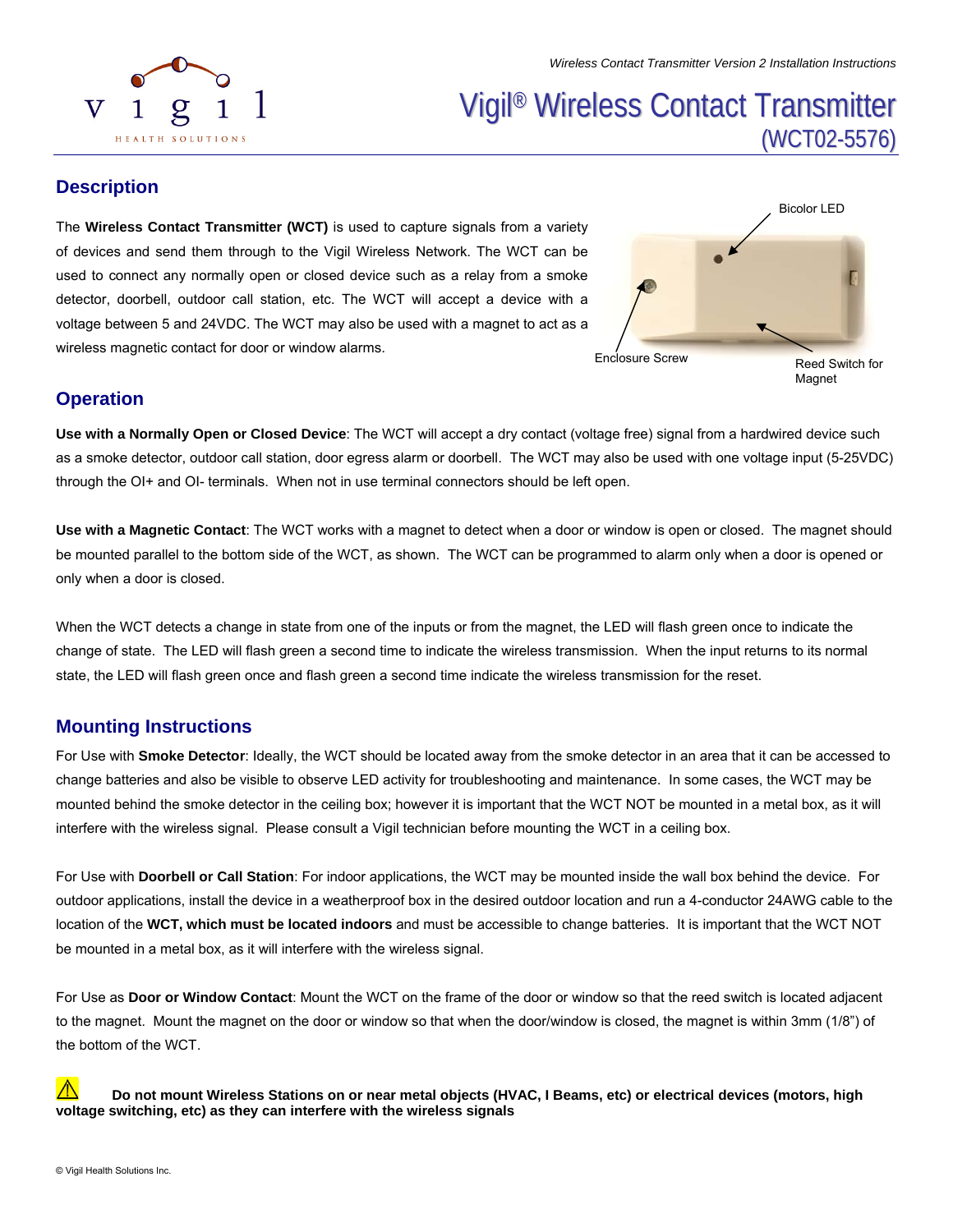## **Wiring and Connections**

All wires are connected to the five-pin screw terminal connector through the wiring knockout at the bottom of the WCT. Wiring connections are described in the table below.

| <b>Input Type</b>                        | OI+ | OI -              | DC <sub>1</sub> | DC <sub>2</sub> | COM |
|------------------------------------------|-----|-------------------|-----------------|-----------------|-----|
| Input Voltage 5VDC to 25VDC              | χ   | $\checkmark$<br>Λ |                 |                 |     |
| Normally Open Device (30 Second Delay)   |     |                   |                 |                 |     |
| Normally Closed Device (30 Second Delay) |     |                   |                 |                 |     |
| Normally Open Device (No Delay)          |     |                   |                 | X               |     |
| Normally Closed Device (No Delay)        |     |                   |                 | χ               |     |

## *Wiring Multiple Doors to One WCT*

Special consideration must be made if two doors are wired to one WCT. There are four different wiring configurations depending on if *Normally Open* or *Normally Closed* are used and whether a 30 second delay is required. The four wiring configurations are shown below.









Normally Closed – No delay Normally Closed – 30s delay Normally Open – No delay Normally Open – 30s delay

#### **Installation Instructions**

#### **DO NOT INSTALL BATTERY UNTIL ALL STEPS ARE COMPLETED AND THE WIRELESS NETWORK IS OPERATIONAL**

- 1. Remove the screw to take off the cover of the WCT.
- 2. Connect wires to WCT as shown above depending on type of connection. Route all wires through the wiring knockout on the base. If using with magnet go to Step 2.
- 3. Mount WCT using appropriate screws for wall or frame type. If using as a door or window contact mount the magnet on the frame of the door and the WCT on the door itself. This will reduce the interference from metal doorframes.
- 4. Record the ID number of the WCT for programming. The 6-digit ID number appears on the cover of the WCT.



Mounting holes

Configuration Header

Place jumper on top two pins for programming.

Place jumper on middle two pins for storage.

 Wiring Knockout